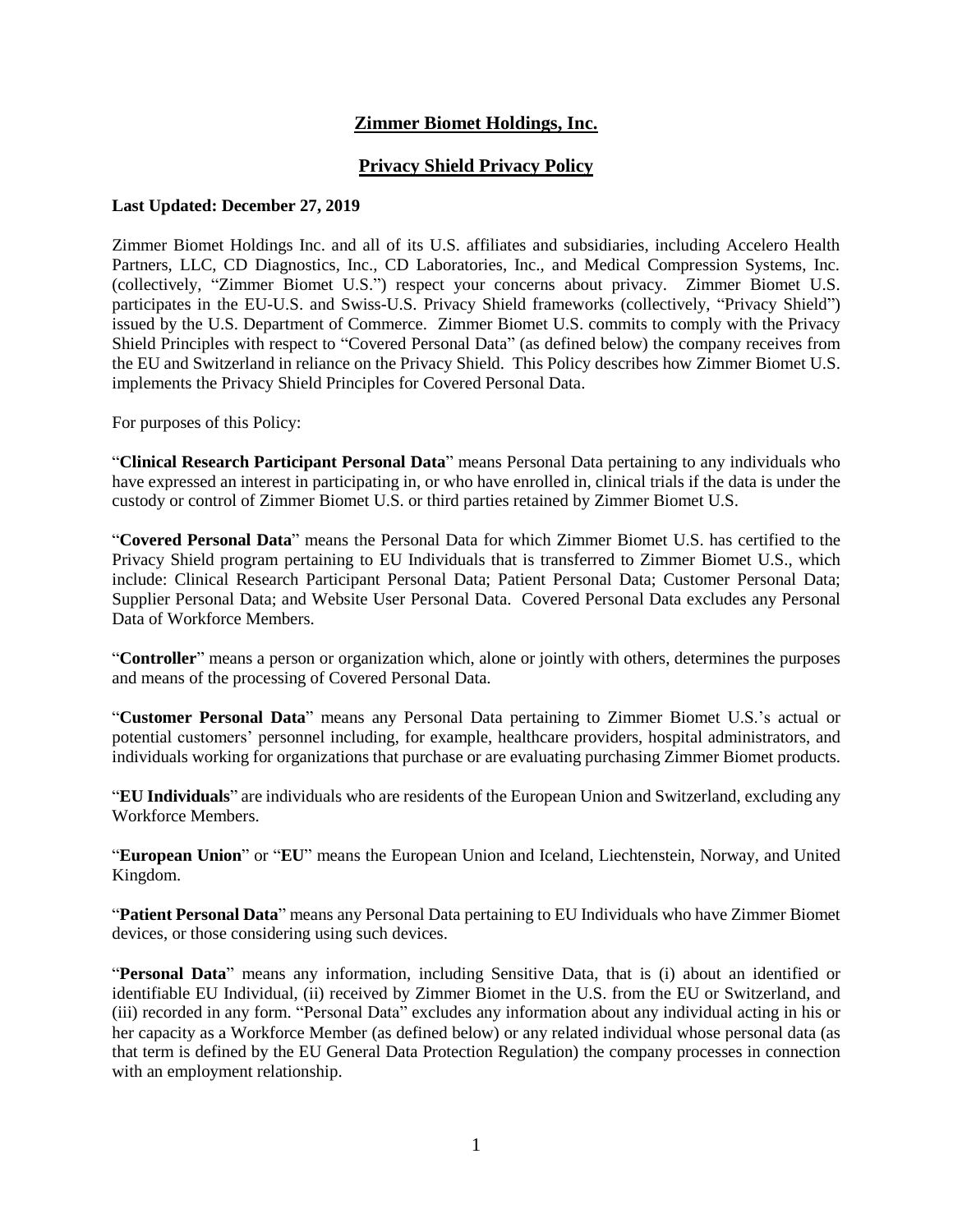"**Privacy Shield Principles**" means the Principles and Supplemental Principles of the Privacy Shield.

"**Process**" means the creation, collection, use, disclosure, maintenance, disposal of, and securing of Personal Data.

"**Processor**" means any natural or legal person, public authority, agency or other body that processes Covered Personal Data on behalf of a Controller.

"**Sensitive Data**" means Covered Personal Data specifying medical or health conditions, racial or ethnic origin, political opinions, religious or philosophical beliefs, trade union membership, sex life, the commission or alleged commission of any offense, any proceedings for any offense committed or alleged to have been committed by the individual or the disposal of such proceedings, or the sentence of any court in such proceedings.

"**Supplier Personal Data**" means any Personal Data pertaining to individuals working for the companies that supply products or services to Zimmer Biomet U.S., such as external auditors, attorneys, accountants, payment processors, recruitment firms, and training companies.

"**Website User Personal Data**" are means any Personal Data pertaining to EU Individuals that use Zimmer Biomet U.S. online portals, websites or mobile applications.

"**Workforce Members**" are Zimmer Biomet U.S. employees, former employees, retirees, temporary personnel, contract employees, and on-site consultants.

Zimmer Biomet U.S.'s Privacy Shield certification, along with additional information about the Privacy Shield, can be found a[t https://www.privacyshield.gov/.](https://www.privacyshield.gov/) For more information about Zimmer Biomet U.S.'s Processing of Covered Personal Data, please visit the [Zimmer Biomet Privacy Policy.](https://www.zimmerbiomet.com/privacy-policy.html)

## **Types of Personal Data Zimmer Biomet U.S. Collects**

Zimmer Biomet U.S. serves as both a Controller and a Processor with respect to the Covered Personal Data it obtains and maintains.

## *Controller Activities*

As a Controller, Zimmer Biomet U.S. collects and uses Covered Personal Data about EU Individuals in various ways. The company may collect and use this information as described in the **Zimmer Biomet** [Privacy Policy,](https://www.zimmerbiomet.com/privacy-policy.html) and in other ways for which Zimmer Biomet U.S. provides specific notice at the time of collection. For example:

- Zimmer Biomet U.S. collects Website User Personal Data directly from EU Individuals when EU Individuals visit Zimmer Biomet U.S.'s online portals, websites or mobile applications. The company may use this information for the purposes indicated in the [Zimmer Biomet Privacy Policy,](https://www.zimmerbiomet.com/privacy-policy.html) as well as other privacy notices available in the relevant online portals, websites or mobile applications.
- **EXECUTE:** Zimmer Biomet collects Supplier Personal Data from companies that supply products or services to Zimmer Biomet U.S., including information regarding: name, business address, email, telephone numbers, nature of the relationship with Zimmer Biomet U.S., payment and billing details, product details. Zimmer Biomet U.S. uses this information to manage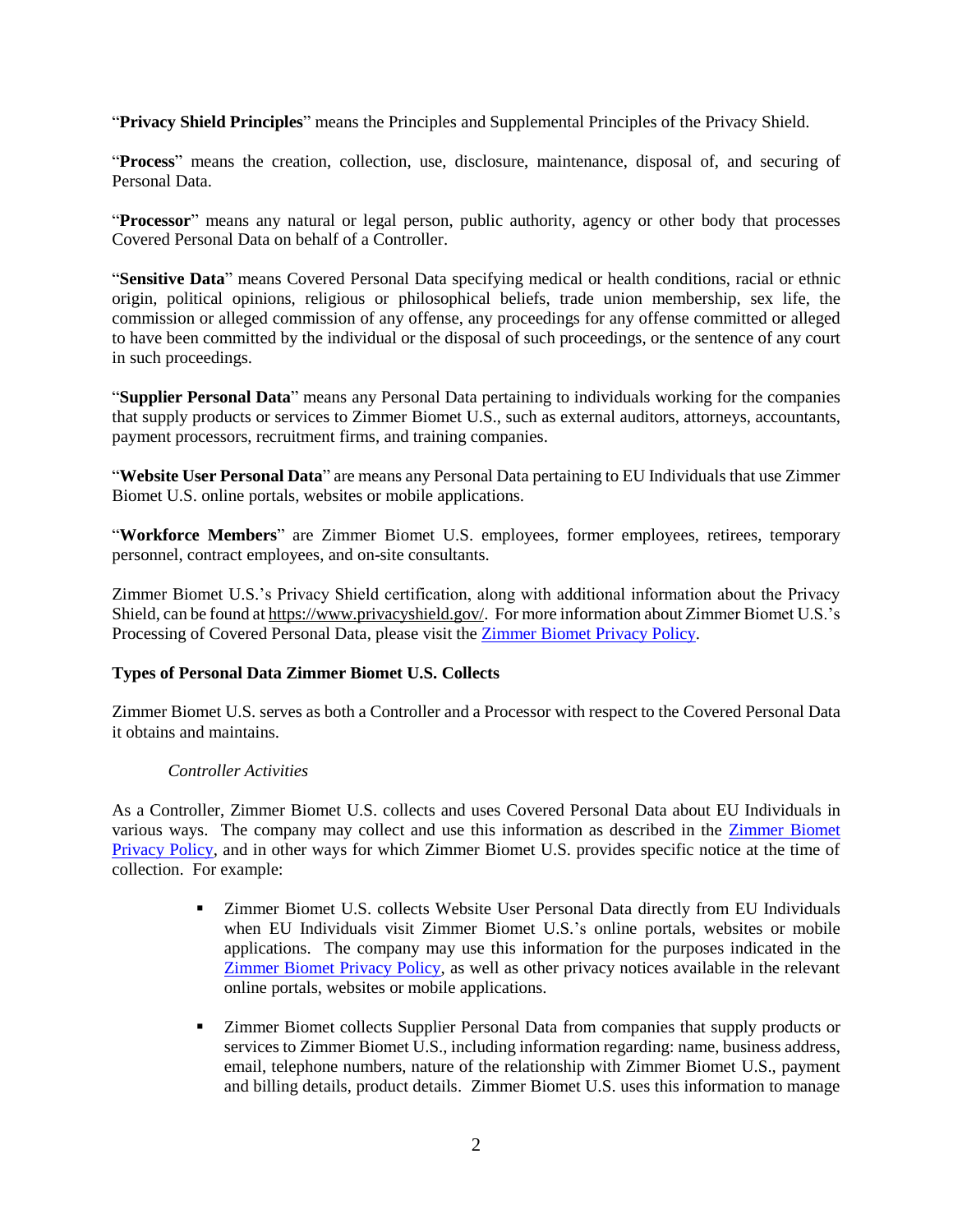its relationships with its suppliers, process payments, and carry out Zimmer Biomet U.S.'s contractual obligations.

- Zimmer Biomet U.S. collects Customer Personal Data from its actual or potential customers including information regarding: name, sex, date and country of birth, nationality, private and business address, telephone numbers, email address, bank account details. Zimmer Biomet U.S. uses this information to manage its relationships with its customers, process payments, and carry out Zimmer Biomet U.S.'s contractual obligations.
- Zimmer Biomet U.S. collects Clinical Research Participant Personal Data and Patient Personal Data from EU Individuals in connection with the medical device services provided by Zimmer Biomet U.S., including information regarding: name, marital or maiden name (if applicable), surname, home address, personal email, telephone numbers, date and place of birth, gender, health information. Zimmer Biomet U.S. uses this information to provide medical device services, such as custom sizing of patient implants.

### *Processor Activities*

As a Processor, Zimmer Biomet U.S. may receive Patient Personal Data in connection with providing services to its customers, such as health care professionals in the EU and Switzerland. For example, when providing maintenance services on Zimmer Biomet medical devices, Zimmer Biomet U.S. may process Patient Personal Data, including: name, marital or maiden name (if applicable), surname, home address, personal email, telephone numbers, date and place of birth, gender, health information.

### **Privacy Shield Principles**

Zimmer Biomet U.S.'s privacy practices regarding the processing of Covered Personal Data comply with the Privacy Shield Principles of Notice; Choice; Accountability for Onward Transfer; Security; Data Integrity and Purpose Limitation; Access; and Recourse, Enforcement and Liability.

#### *Notice*

Zimmer Biomet U.S. provides information in this Policy about its Covered Personal Data practices, including the types of Covered Personal Data Zimmer Biomet U.S. collects, the types of third parties to which Zimmer Biomet U.S. discloses the Covered Personal Data and the purposes for doing so, the rights and choices EU Individuals have for limiting the use and disclosure of their Covered Personal Data, and how to contact Zimmer Biomet U.S. about its practices concerning Covered Personal Data.

When Zimmer Biomet U.S. acts as a Processor and Covered Personal Data is transferred to Zimmer Biomet U.S. in the U.S. on behalf of a Controller, the Controller is responsible for providing appropriate notice to its EU Individuals and obtaining the requisite consent.

Relevant information also may be found in notices pertaining to specific data processing activities.

#### *Choice*

When Zimmer Biomet U.S. collects Covered Personal Data directly from EU Individuals, the company generally offers those EU Individuals the opportunity to choose whether their Covered Personal Data may be (i) disclosed to third-party Controllers or (ii) used for a purpose that is materially different from the purposes for which the information was originally collected or subsequently authorized by the relevant EU Individual. To the extent required by the Privacy Shield Principles, Zimmer Biomet U.S. obtains opt-in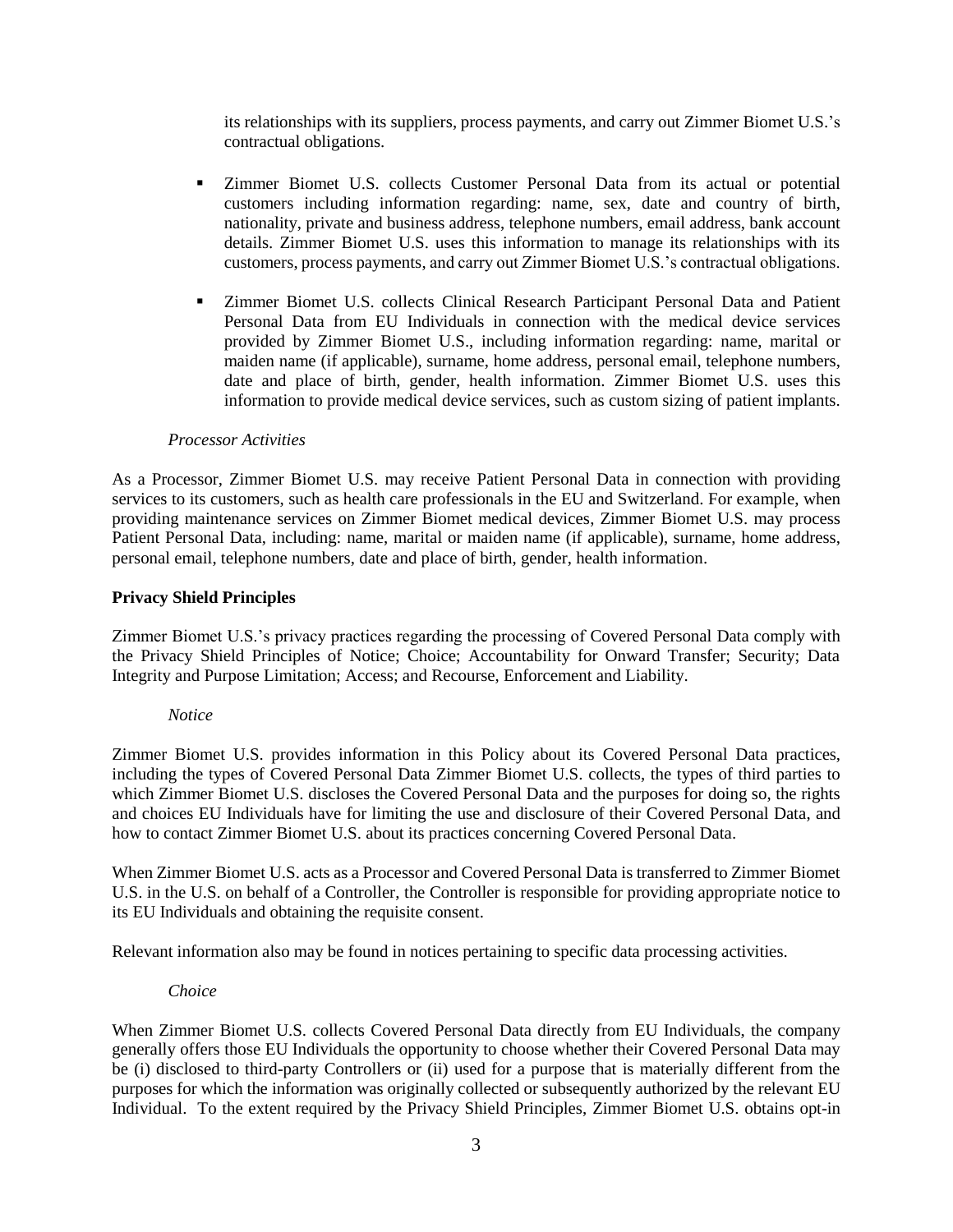consent for certain uses and disclosures of Sensitive Data. EU Individuals may contact Zimmer Biomet U.S. as indicated below regarding the company's use or disclosure of their Covered Personal Data. Unless Zimmer Biomet U.S. offers EU Individuals an appropriate choice, the company uses Covered Personal Data only for purposes that are materially the same as those indicated in this Policy.

When Zimmer Biomet U.S. maintains Covered Personal Data about EU Individuals with whom Zimmer Biomet U.S. does not have a direct relationship because Zimmer Biomet U.S. obtained or maintains the EU Individuals' data as a Processor, the relevant Controller(s) are responsible for providing the relevant EU Individuals with certain choices with respect to the relevant Controller(s)' use or disclosure of the Covered Personal Data.

Zimmer Biomet U.S. shares Covered Personal Data with its affiliates and subsidiaries. Zimmer Biomet U.S. may disclose Covered Personal Data without offering an opportunity to opt out, and may be required to disclose the Covered Personal Data, (i) to third-party Processors the company has retained to perform services on its behalf and pursuant to its instructions, (ii) if it is required to do so by law or legal process, or (iii) in response to lawful requests from public authorities, including to meet national security, public interest or law enforcement requirements. Zimmer Biomet U.S. also reserves the right to transfer Covered Personal Data in the event of an audit or if the company sells or transfers all or a portion of its business or assets (including in the event of a merger, acquisition, joint venture, reorganization, dissolution or liquidation).

## *Accountability for Onward Transfer of Covered Personal Data*

This Policy describes Zimmer Biomet U.S.'s sharing of Covered Personal Data.

To the extent Zimmer Biomet U.S. acts as a Controller, except as permitted or required by applicable law, Zimmer Biomet U.S. provides EU Individuals with an opportunity to opt out of sharing their Covered Personal Data with third-party Controllers. Zimmer Biomet U.S. requires third-party Controllers to whom it discloses Covered Personal Data to contractually agree to (i) only process the Covered Personal Data for limited and specified purposes consistent with the consent provided by the relevant EU Individual, (ii) provide the same level of protection for Covered Personal Data as is required by the Privacy Shield Principles, and (iii) notify Zimmer Biomet U.S. and cease processing Covered Personal Data (or take other reasonable and appropriate remedial steps) if the third-party Controller determines that it cannot meet its obligation to provide the same level of protection for Covered Personal Data as is required by the Privacy Shield Principles.

With respect to transfers of Covered Personal Data to third-party Processors, Zimmer Biomet U.S. (i) enters into a contract with each relevant Processor, (ii) transfers Covered Personal Data to each such Processor only for limited and specified purposes, (iii) ascertains that the Processor is obligated to provide the Covered Personal Data with at least the same level of privacy protection as is required by the Privacy Shield Principles, (iv) takes reasonable and appropriate steps to ensure that the Processor effectively processes the Covered Personal Data in a manner consistent with Zimmer Biomet U.S.'s obligations under the Privacy Shield Principles, (v) requires the Processor to notify Zimmer Biomet U.S. if the Processor determines that it can no longer meet its obligation to provide the same level of protection as is required by the Privacy Shield Principles, (vi) upon notice, including under (v) above, takes reasonable and appropriate steps to stop and remediate unauthorized processing of the Covered Personal Data by the Processor, and (vii) provides a summary or representative copy of the relevant privacy provisions of the Processor contract to the Department of Commerce, upon request. Zimmer Biomet U.S. remains liable under the Privacy Shield Principles if the company's third-party Processor onward transfer recipients process relevant Covered Personal Data in a manner inconsistent with the Privacy Shield Principles, unless Zimmer Biomet U.S. proves that it is not responsible for the event giving rise to the damage.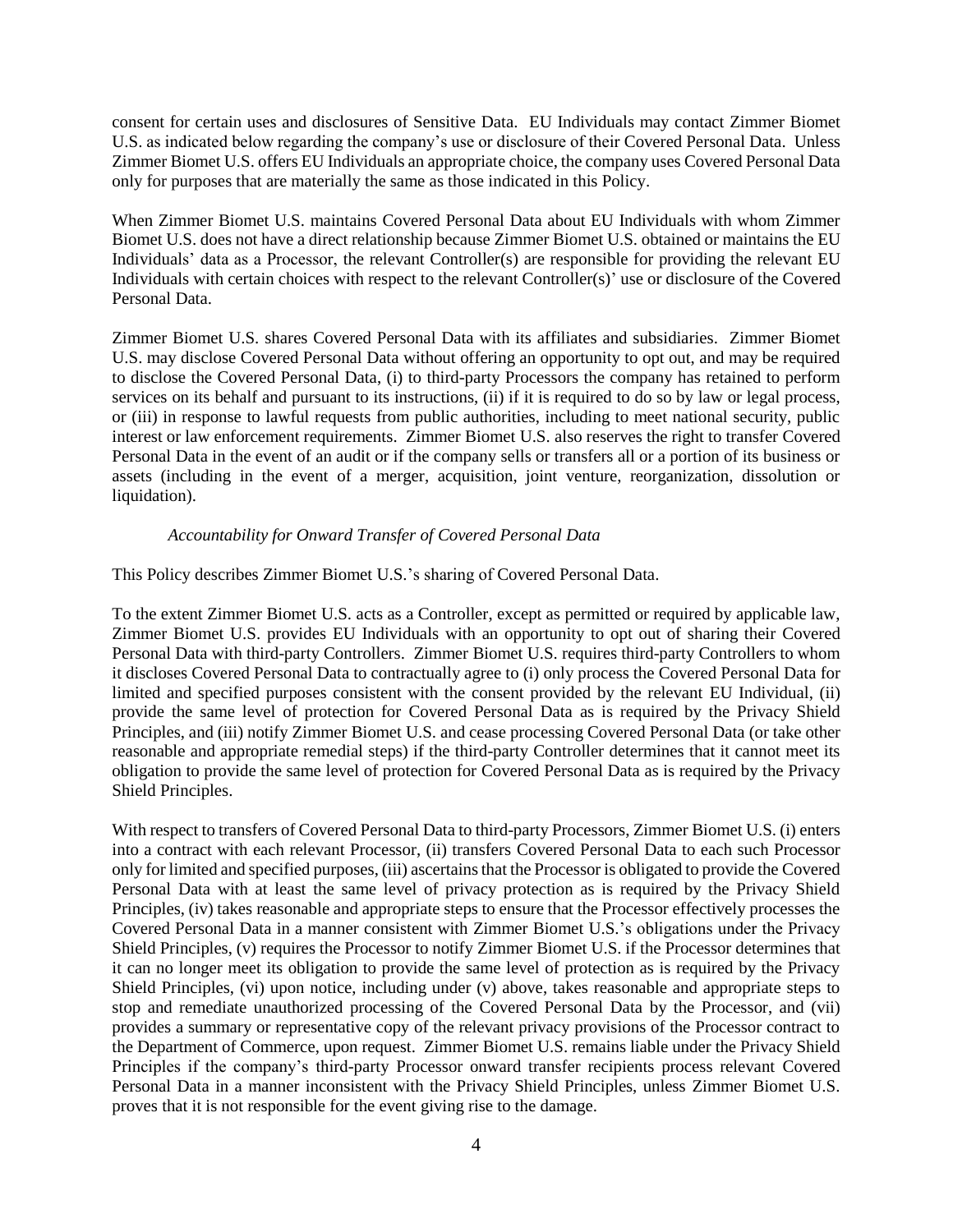#### *Security*

Zimmer Biomet U.S. takes reasonable and appropriate measures to protect Covered Personal Data from loss, misuse and unauthorized access, disclosure, alteration and destruction, taking into account the risks involved in the processing and the nature of the Covered Personal Data.

#### *Data Integrity and Purpose Limitation*

Zimmer Biomet U.S. limits the Covered Personal Data it processes to that which is relevant for the purposes of the particular processing. Zimmer Biomet U.S. does not process Covered Personal Data in ways that are incompatible with the purposes for which the information was collected or subsequently authorized by the relevant EU Individual. In addition, to the extent necessary for these purposes, and consistent with its role as a Controller or Processor, Zimmer Biomet U.S. takes reasonable steps to ensure that the Covered Personal Data the company processes is (i) reliable for its intended use, and (ii) accurate, complete and current. In this regard, Zimmer Biomet U.S. relies on its EU Individuals and on the relevant Controller(s) (with respect to Covered Personal Data of EU Individuals with whom Zimmer Biomet U.S. does not have a direct relationship) to update and correct the relevant Covered Personal Data to the extent necessary for the purposes for which the information was collected or subsequently authorized. EU Individuals (and Controllers, as appropriate) may contact Zimmer Biomet U.S. as indicated below to request that Zimmer Biomet U.S. update or correct relevant Covered Personal Data.

Subject to applicable law, Zimmer Biomet U.S. retains Covered Personal Data in a form that identifies or renders identifiable the relevant EU Individual only for as long as it serves a purpose that is compatible with the purposes for which the Covered Personal Data was collected or subsequently authorized by the EU Individual.

#### *Access*

EU Individuals generally have the right to access their Covered Personal Data. Accordingly, to the extent Zimmer Biomet U.S. acts as a Controller, where appropriate, Zimmer Biomet U.S. provides EU Individuals with reasonable access to the Covered Personal Data Zimmer Biomet U.S. maintains about them. Zimmer Biomet U.S. also provides a reasonable opportunity for those EU Individuals to correct, amend or delete the information where it is inaccurate or has been processed in violation of the Privacy Shield Principles, as appropriate. Zimmer Biomet U.S. may limit or deny access to Covered Personal Data where the burden or expense of providing access would be disproportionate to the risks to the EU Individual's privacy in the case in question, or where the rights of persons other than the EU Individual would be violated. EU Individuals may request access to their Covered Personal Data by contacting Zimmer Biomet U.S. as indicated below.

When Zimmer Biomet U.S. maintains Covered Personal Data about EU Individuals with whom Zimmer Biomet U.S. does not have a direct relationship because Zimmer Biomet U.S. maintains the EU Individuals' data as a Processor for a Controller (such as a Zimmer Biomet U.S. customer in the EU or Switzerland), the Controller is responsible for providing EU Individuals with access to the Covered Personal Data and the right to correct, amend or delete the information where it is inaccurate or has been processed in violation of the Privacy Shield Principles, as appropriate. In such circumstances, EU Individuals should direct their questions to the appropriate Controller. When an EU Individual is unable to contact the appropriate Controller, or does not obtain a response from the Controller, Zimmer Biomet U.S. will provide reasonable assistance in forwarding the EU Individual's request to the Controller.